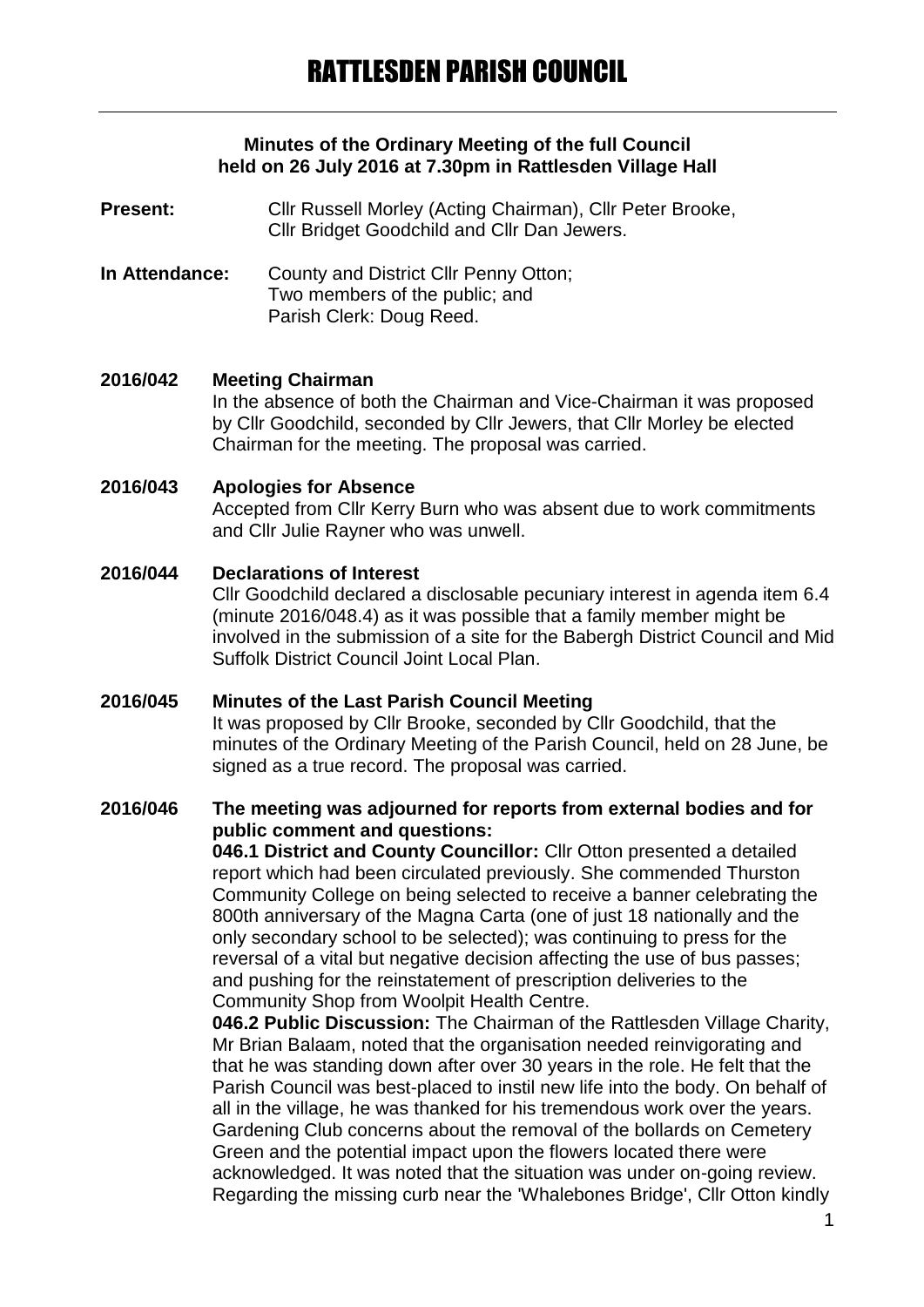offered to pursue the matter with the County Council. The River Working Group needed to find a new location for burning waste and, having identified a likely site, asked for some guidance. Cllr Jewers volunteered to explore the position with the landowner. Finally, concern was expressed about mud and mess being left on footpaths following flooding opposite the Post Office. Cllr Otton again kindly stepped in to offer her help and would report back in due course.

# **Meeting resumed:**

# **2016/047 Parish Clerk's Report**

There was no report as such given that business since the last Council meeting had been focused on on-going matters.

# **2016/048 Planning**

**048.1 Applications:** There were no new planning applications for the Council to consider.

**048.2 Applications - Responses:** There were no applications which had had to be considered in advance of the meeting because of their deadlines. **048.3 Decisions:** It was noted that application 2280/16 concerning Fen Farm, High Town Green had been granted.

**048.4 Babergh District Council and Mid Suffolk District Council Joint Local Plan - Call for Sites 2016:** *Cllr Goodchild left the meeting for this item.*

Having considered the possibility of submitting land for development and other uses within the new Joint Local Plan, the Council resolved that there were no appropriate sites.

# **2016/049 Finance**

**049.1 Financial Report:** The report to 30 June was received. It was proposed by Cllr Jewers, seconded by Cllr Brooke, that the reconciliation be approved and duly signed. The proposal was carried.

**049.2 Payments and Income:** It was proposed by Cllr Brooke, seconded by Cllr Jewers, that the schedule of payments be approved. The proposal was carried. The schedule comprised the following:

- Litter-picker salary (July) £139.18;
- Litter-picker salary (August) £139.18;
- $\bullet$  Clerk salary (July) £290.11;
- PAYE (July) £72.60;
- Clerk salary (August) £290.11;
- $\blacklozenge$  PAYE (August) £72.60;
- The Felsham Gardeners cemetery grass-cutting £190.00;
- Rattlesden Village Hall Committee village hall hire £22.50;
- Mr Roger Heard 447th Bomber Group Memorial grass-cutting £63.75;
- Anglian Water cemetery water £14.39;
- Clerk reimbursement of Council e-mail repair costs £20.42; and
- Ashtons Legal Cemetery extension legal fees £750.00 + £150.00 VAT.